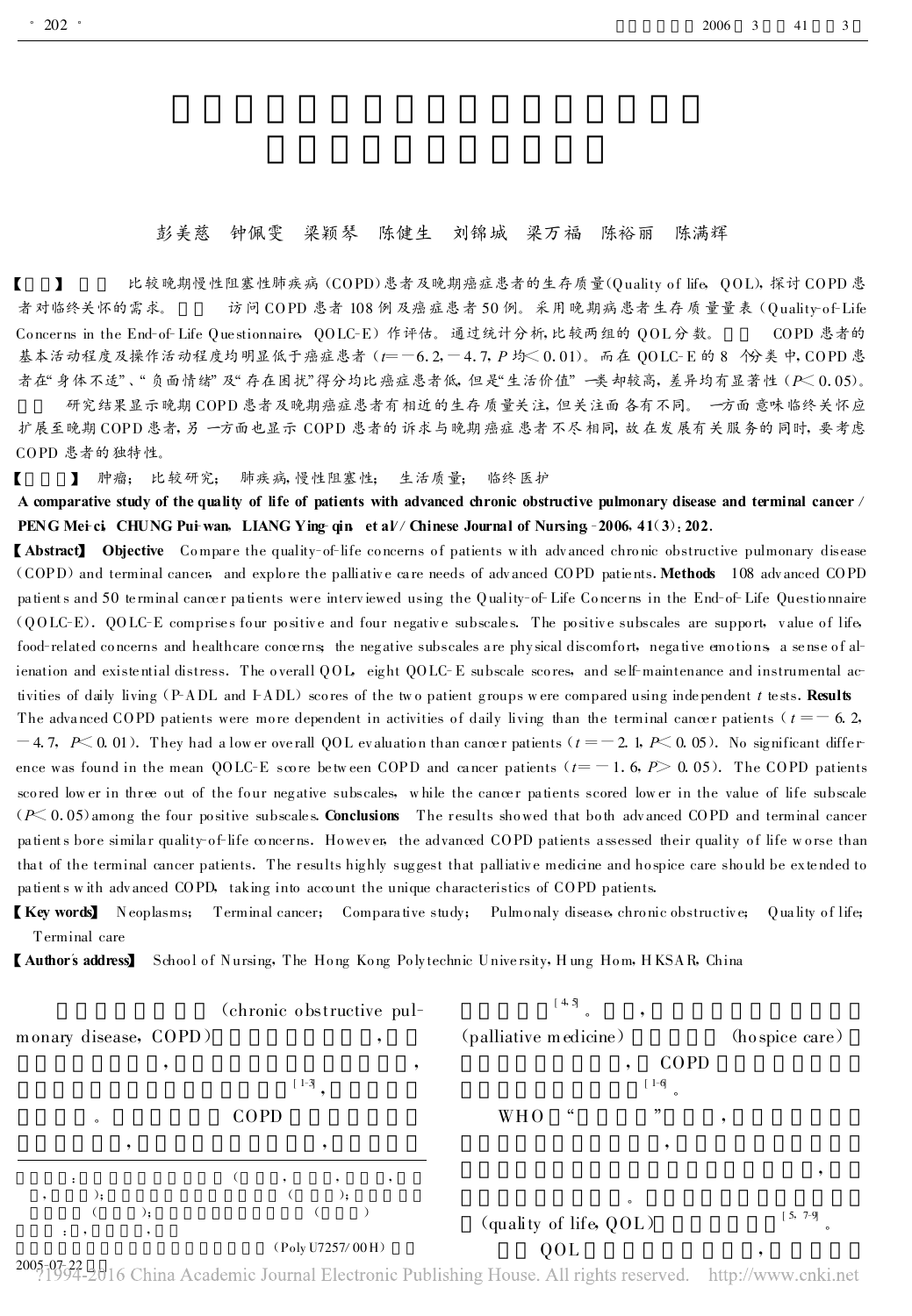| QOL<br>$, \,$                                          | $< 0.01$ ).<br>$(P -$<br>1 <sub>o</sub>                                                                  |
|--------------------------------------------------------|----------------------------------------------------------------------------------------------------------|
| $\boldsymbol{\lambda}$                                 | 1.2                                                                                                      |
| COPD<br>$\circ$                                        | 1.2.1                                                                                                    |
|                                                        | $\overline{2}$                                                                                           |
| $10-13$<br>$\overline{4}$                              | $\ddot{\phantom{0}},$                                                                                    |
| $\circ$                                                | $\circ$                                                                                                  |
| [4, 5]<br>COPD                                         | (Self-maintenance Ac-                                                                                    |
| COPD<br>$\overline{\phantom{a}}$<br>$\circ$            | tivities of Daily Living, P-ADL and Instrumental                                                         |
|                                                        | Activities of Daily Living, I-ADL):                                                                      |
| $\mathbf{1}$                                           | $P-ADL$<br>$I-ADL$<br>$.$ P-ADL                                                                          |
| 1.1                                                    | $;I-ADL$<br>,                                                                                            |
| , FEV <sub>1</sub><br>108<br>COPD                      | 8<br>$\cdot$<br>$\circ$                                                                                  |
| 3<br>1L/min,<br>$\bullet$                              | ADL<br>$\overline{\phantom{a}}$                                                                          |
| 100m                                                   | $[15]$                                                                                                   |
| $n[14]$ ,<br>$\mathfrak{Z}$<br>$\mathbf{1}$<br>$\circ$ | (Quality-of-Life)                                                                                        |
| 50<br>$\overline{\phantom{a}}$                         | Concerns in the End-of-Life Questionnaire, QOLC-                                                         |
| COPD<br>$\circ$                                        | $E)$ <sup>[16]</sup> :<br>$QOLC-E$<br>$\Omega$ QOLC-                                                     |
| $\circ$<br>,<br>$\circ$                                | $\mathfrak{2}$<br>E<br>$\overline{2}$<br>4<br>$\left($<br>$\ddot{\phantom{1}}$<br>$\cdot$ ;              |
| COPD<br>$\cdot$                                        | 6<br>$\overline{4}$<br>$\overline{4}$<br>$\,$ ,<br>$\ddot{\phantom{1}}$                                  |
| $(34.3\%)$<br>$(17.6\%)$                               | $\left($<br>$\overline{4}$<br>$\overline{4}$<br>3<br>$\ddot{\phantom{1}}$<br>$\cdot$ :<br>$\ddot{\cdot}$ |
| $<$ 0.01).<br>$(44.4\%)$<br>(P                         | 3<br>$28\,$<br>$\mathbf{1}$<br>QOL<br>$\rightarrow$<br>$\circ$                                           |
| COPD<br>$P-ADL$<br>I-ADL                               |                                                                                                          |

| COPD |
|------|
|      |

| $(n=158)$         | COPD             |                   | $\mathfrak{t}$ | $\chi$ <sup>2</sup> | $\boldsymbol{P}$ |  |
|-------------------|------------------|-------------------|----------------|---------------------|------------------|--|
|                   | $(n=108)$        | $(n=50)$          |                |                     |                  |  |
| 73.49 $\pm$ 10.49 | 74.69 $\pm$ 9.43 | 70.90 $\pm$ 12.17 | 1.95           |                     | 0.06             |  |
|                   |                  |                   |                |                     |                  |  |
| 100(63.3)         | 72(66.7)         | 28(56.0)          |                | 1.67                | 0.20             |  |
| 58 (36.7)         | 36(33.3)         | 22(44.0)          |                |                     |                  |  |
|                   |                  |                   |                |                     |                  |  |
| 17(10.8)          | 9(8.3)           | 8(16.0)           |                |                     |                  |  |
| 102(64.6)         | 75(69.5)         | 27(54.0)          |                | 4.04                | 0.26             |  |
| 7(4.4)            | 4(3,7)           | 3(6.0)            |                |                     |                  |  |
| 32(20.3)          | 20(18.5)         | 12(24.0)          |                |                     |                  |  |
|                   |                  |                   |                |                     |                  |  |
| 28(17.7)          | 15(13.9)         | 13(26.0)          |                |                     |                  |  |
| 88 (55.7)         | 54(50.0)         | 34(68.0)          |                | 16.52               | < 0.01           |  |
| 40(25.3)          | 37(34.3)         | 3(6.0)            |                |                     |                  |  |
| 2(1,3)            | 2(1.9)           | $\mathbf{0}$      |                |                     |                  |  |
|                   |                  |                   |                |                     |                  |  |
| 16(10.1)          | 9(8.3)           | 7(14.0)           |                |                     |                  |  |
| 42(26.6)          | 26(24.1)         | 16(32.0)          |                |                     |                  |  |
| 23(14.6)          | 19(17.6)         | 4(8,0)            |                | 14.11               | < 0.01           |  |
| 61(38.6)          | 48 (44.4)        | 13(26.0)          |                |                     |                  |  |
| 16(10.1)          | 6(5.6)           | 10(20.0)          |                |                     |                  |  |
| 17.86 $\pm$ 4.92  | 16.25 $\pm$ 4.48 | 21.11 $\pm$ 4.12  |                | $-6.23$             | < 0.01           |  |
| 14.44 $\pm$ 4.83  | 13.12 $\pm$ 4.15 | 17.11 $\pm$ 5.04  |                | $-4.70$             | < 0.01           |  |
|                   |                  |                   |                |                     |                  |  |

?1994-2016 China Academic Journal Electronic Publishing House. All rights reserved. http://www.cnki.net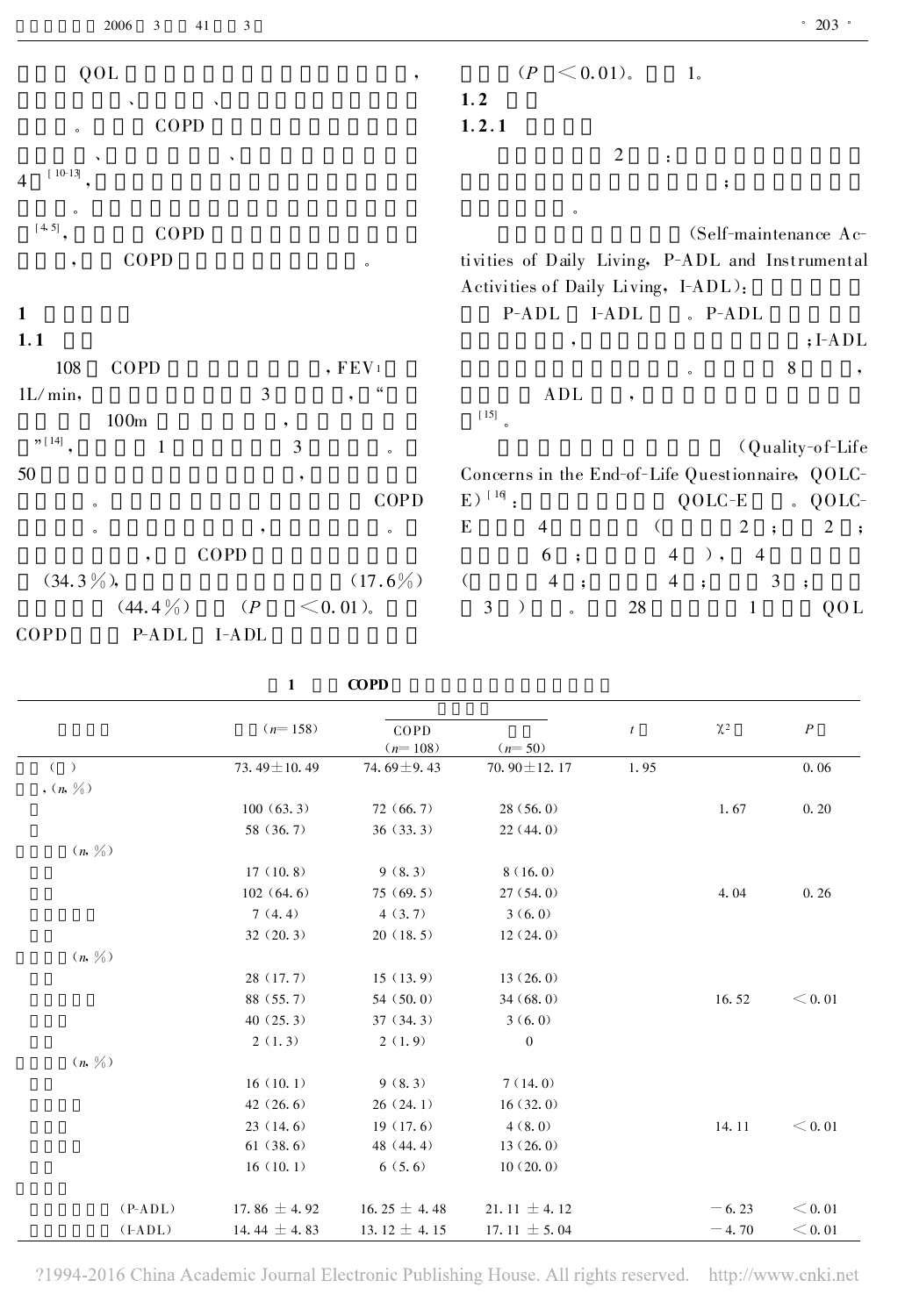| 29<br>$0 \sim 10$ ,                            | $\circ$<br>QOL<br>$\circ$            | $6.5 \pm 1.3$<br>$>$ 0.05).<br>$\,{}^{\circ}\,$  | 6.8 $\pm$ 1.4( $t$ = -1.6, $P$                                                                                         |
|------------------------------------------------|--------------------------------------|--------------------------------------------------|------------------------------------------------------------------------------------------------------------------------|
| $QOLC-E$                                       | $\begin{bmatrix} 16 \end{bmatrix}$ . | COPD<br>,                                        | $2\degree$<br>$\circ$                                                                                                  |
|                                                | 28                                   |                                                  |                                                                                                                        |
|                                                | 62.8%.                               | $\mathbf{3}$                                     |                                                                                                                        |
|                                                |                                      | COPD                                             | QOL                                                                                                                    |
| (Cronbach's $\alpha$ ) 0.57 ~0.83. QOLC-E      |                                      | QOL                                              | COPD                                                                                                                   |
| $\bullet$                                      | $0.\,\allowbreak 87$ .               | QOLC-E<br>$\overline{\phantom{a}}$               | $\circ$                                                                                                                |
| 1.2.2<br>$\mathfrak{Z}$                        |                                      | $\,8\,$<br>, 4                                   | $\circ$                                                                                                                |
|                                                |                                      | 3.1<br>COPD                                      |                                                                                                                        |
| $2\,002$<br>$\,8\,$                            | 2004<br>$10\,$<br>3                  |                                                  |                                                                                                                        |
| $\overline{\phantom{a}}$<br>COPD               |                                      | $\overline{\phantom{a}}$<br>COPD                 |                                                                                                                        |
| COPD                                           | $\circ$                              |                                                  | $\bullet$                                                                                                              |
|                                                |                                      | 1),<br>$\left($                                  |                                                                                                                        |
|                                                | $\circ$                              |                                                  | COPD                                                                                                                   |
| $\circ$                                        |                                      | $\circ$                                          |                                                                                                                        |
|                                                |                                      | $\circ$                                          |                                                                                                                        |
|                                                |                                      |                                                  |                                                                                                                        |
|                                                |                                      | $\circ$<br>COPD                                  |                                                                                                                        |
| $\circ$                                        | ,                                    |                                                  |                                                                                                                        |
|                                                | $\circ$                              | $\circ$                                          |                                                                                                                        |
|                                                |                                      |                                                  |                                                                                                                        |
|                                                |                                      | COPD                                             |                                                                                                                        |
| 20min,                                         | ,                                    | $QOLC-E$                                         | , $\mathop{\rm P}\nolimits\negthinspace-\negthinspace\mathop{\rm A}\nolimits\mathop{\rm D}\nolimits{\rm L}$<br>$I-ADL$ |
|                                                | $\circ$                              |                                                  | $0.18 \sim 0.28$ ,<br>(r                                                                                               |
| 1.2.3                                          |                                      | $<$ 0. 05) <sup>[11]</sup> .<br>$\boldsymbol{P}$ |                                                                                                                        |
| SPSS 11.1                                      | $\, ,$                               | COPD                                             |                                                                                                                        |
| $\overline{\phantom{a}}$                       | $\boldsymbol{t}$<br>$\circ$          |                                                  | $\checkmark$                                                                                                           |
|                                                |                                      |                                                  |                                                                                                                        |
| $\boldsymbol{2}$<br>$\mathfrak{c}\mathfrak{c}$ |                                      |                                                  |                                                                                                                        |
| QOL"                                           | COPD                                 | COPD                                             | QOL                                                                                                                    |
| $(5.6 \pm 2.6),$                               | $(6.5 \pm 2.2)$<br>$\cdot$           |                                                  |                                                                                                                        |
|                                                | $(t = -2.1, P \le 0.05),$            | 3.2                                              |                                                                                                                        |
| COPD                                           |                                      | COPD                                             | 6                                                                                                                      |
| $\circ$                                        |                                      |                                                  | $\circ$                                                                                                                |
| $QOLC-E$<br>$8\phantom{.}$                     | COPD<br>$(4.8 \pm 2.4),$             | 4                                                | $\ddot{\cdot}$                                                                                                         |
|                                                | $(5.1 \pm 2.7)$ .<br>QOLC-E          |                                                  |                                                                                                                        |
| $\overline{4}$                                 |                                      | $Bolm sjo[17]$                                   |                                                                                                                        |
| COPD                                           |                                      | $\circ$                                          |                                                                                                                        |
|                                                | $\circ$<br>COPD                      |                                                  |                                                                                                                        |
|                                                |                                      |                                                  | $\circ$<br>$\mathop{\mathrm{COPD}}$                                                                                    |

00 LG-E , and China Agodomia Towns COPD (Coloring Dublishing House All rights reserved bttp://www.enki.20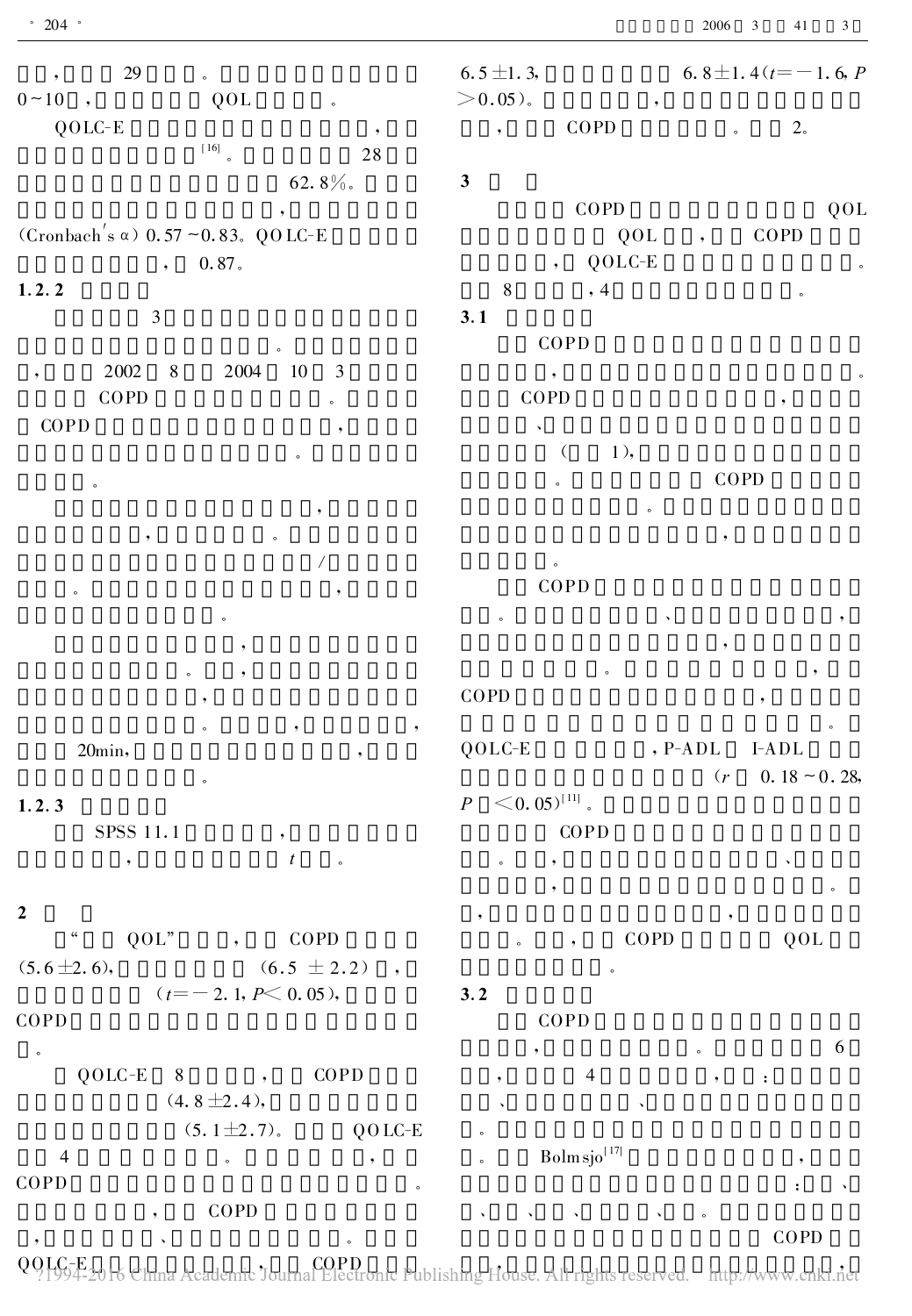|      | 2006    | $\overline{\mathbf{3}}$ | 41       | 3 |         |    |                |   |           |      | $\degree$ 205 $\degree$ |
|------|---------|-------------------------|----------|---|---------|----|----------------|---|-----------|------|-------------------------|
|      |         |                         |          |   |         |    |                | 4 |           |      |                         |
|      |         |                         |          |   |         |    |                |   | $\circ$   |      |                         |
|      |         |                         | $\circ$  |   |         |    |                |   |           |      |                         |
|      |         |                         |          |   | $\circ$ |    |                |   |           |      |                         |
|      |         |                         |          |   |         | ×. |                |   | $\circ$   |      |                         |
| COPD | ۰       |                         | QOLC-E 8 |   |         |    | $\overline{2}$ |   | $QO$ LC-E |      | , 2                     |
|      | $\circ$ |                         |          |   |         |    |                |   |           | COPD |                         |
| 3.3  |         |                         |          |   |         |    |                |   |           |      |                         |

COPD QOL

2 COPD  $(x, \bar{x} \pm s)$ 

|         | $(n=158)$       | COPD             |                 | $\boldsymbol{t}$ | $\cal P$ |
|---------|-----------------|------------------|-----------------|------------------|----------|
|         |                 | $(n=108)$        | $(n=50)$        |                  |          |
| QOL     | $5.86 \pm 2.49$ | 5.58 $\pm$ 2.57  | $6.46 \pm 2.22$ | $-2.09$          | 0.04     |
|         | 5.30 $\pm$ 2.44 | 4.82 $\pm$ 2.35  | 6.33 $\pm$ 2.33 | $-3.76$          | < 0.01   |
|         | $3.42 \pm 2.84$ | $2.72 \pm 2.64$  | 4.92 $\pm$ 2.71 | $-4.83$          | < 0.01   |
|         | 5.72 $\pm$ 3.43 | 5.26 $\pm$ 3.38  | 6.72 $\pm$ 3.34 | $-2.54$          | 0.01     |
|         | $7.84 \pm 3.28$ | $7.67 \pm 3.36$  | 8.21 $\pm$ 3.09 | $-0.99$          | 0.32     |
|         | 4.11 $\pm$ 2.86 | 3.49 $\pm$ 2.62  | 5.41 $\pm$ 2.93 | $-4.06$          | < 0.01   |
|         | $5.76 \pm 2.37$ | 5.56 $\pm$ 2.53  | 6.19 $\pm$ 1.94 | $-1.70$          | 0.09     |
|         | 5.37 $\pm$ 3.04 | 5.03 $\pm$ 3.20  | 6.12 $\pm$ 2.54 | $-2.07$          | 0.04     |
|         | $6.05 \pm 2.53$ | 5.98 $\pm$ 2.46  | 6.22 $\pm$ 2.70 | $= 0.55$         | 0.58     |
|         | $7.67 \pm 2.42$ | 7.35 $\pm$ 2.45  | 8.38 $\pm$ 2.23 | $-2.49$          | 0.01     |
|         | $7.44 \pm 2.98$ | 7.06 $\pm$ 3.01  | 8.29 $\pm$ 2.77 | $-2.39$          | 0.02     |
|         | $7.99 \pm 2.66$ | 7.70 $\pm$ 2.65  | 8.63 $\pm$ 2.59 | $-2.01$          | 0.05     |
|         | $7.33 \pm 3.04$ | 7.02 $\pm$ 3.03  | $8.00 \pm 2.99$ | $-1.88$          | 0.06     |
|         | $8.43 \pm 2.56$ | 8.16 $\pm$ 2.70  | $9.03 \pm 2.10$ | $-2.17$          | 0.03     |
|         | $7.57 \pm 2.34$ | 7.48 $\pm$ 2.34  | 7.77 $\pm$ 2.35 | $-0.72$          | 0.47     |
|         | $7.75 \pm 3.04$ | 7.39 $\pm$ 3.22  | 8.55 $\pm$ 2.42 | $-2.47$          | 0.02     |
|         | $8.11 \pm 2.89$ | 7.96 $\pm$ 2.84  | 8.47 $\pm$ 3.02 | $-0.96$          | 0.34     |
|         | $6.95 \pm 3.52$ | 7.28 $\pm$ 3.34  | 6.16 $\pm$ 3.82 | 1.69             | 0.10     |
|         | $7.23 \pm 2.01$ | 7.15 $\pm$ 2.09  | 7.40 $\pm$ 1.81 | $-0.72$          | 0.47     |
|         | $7.05 \pm 2.17$ | 7.11 $\pm$ 2.17  | 6.94 $\pm$ 2.18 | 0.44             | 0.66     |
|         | $7.44 \pm 2.46$ | 7.25 $\pm$ 2.60  | 7.84 $\pm$ 2.12 | $-1.40$          | 0.16     |
|         | $6.01 \pm 2.34$ | 6.42 $\pm$ 2.07  | 5.08 $\pm$ 2.65 | 3.07             | < 0.01   |
|         | 4.11 $\pm$ 4.01 | 4.79 $\pm$ 4.05  | 3.11 $\pm$ 3.78 | 1.97             | 0.05     |
|         | $6.32 \pm 3.15$ | 6.78 $\pm$ 2.75  | 5.16 $\pm$ 3.77 | 2.47             | 0.02     |
|         | $6.72 \pm 2.74$ | 7.14 $\pm$ 2.25  | 5.68 $\pm$ 3.49 | 2.46             | 0.02     |
|         | $7.02 \pm 2.39$ | 7.04 $\pm$ 2.39  | 6.95 $\pm$ 2.42 | 0.21             | 0.84     |
|         | 6.11 $\pm$ 2.61 | 6.60 $\pm$ 2.43  | 4.90 $\pm$ 3.00 | 3.48             | $<$ 0.01 |
|         | $5.63 \pm 3.11$ | 5.69 $\pm$ 3.09  | 5.46 $\pm$ 3.21 | 0.39             | 0.70     |
|         | 5.61 $\pm$ 3.16 | 5.20 $\pm$ 2.95  | 6.54 $\pm$ 3.44 | $-2.44$          | 0.02     |
|         | $6.46 \pm 3.61$ | 6.45 $\pm$ 3.43  | 6.47 $\pm$ 4.03 | $-0.02$          | 0.98     |
|         | $4.82 \pm 3.67$ | 4. $25 \pm 3.44$ | 6.09 ± 3.88     | $-2.72$          | 0.01     |
|         | $5.35 \pm 3.71$ | 4.81 $\pm$ 3.64  | 6.62 $\pm$ 3.61 | $-2.73$          | 0.01     |
|         | $7.68 \pm 1.68$ | $7.77 \pm 1.65$  | 7.48 $\pm$ 1.73 | 0.10             | 0.32     |
|         | $5.97 \pm 3.25$ | 6.05 $\pm$ 3.23  | 5.80 $\pm$ 3.33 | 0.43             | 0.67     |
|         | $8.44 \pm 1.90$ | $8.58 \pm 1.71$  | 8.11 $\pm$ 2.27 | 1.43             | 0.16     |
|         | $7.64 \pm 2.20$ | $7.78 \pm 2.08$  | 7.35 $\pm$ 2.43 | 1.14             | 0.26     |
|         | $8.62 \pm 1.47$ | 8.65 $\pm$ 1.56  | 8.53 $\pm$ 1.26 | 0.48             | 0.63     |
| QO LC-E | $6.59 \pm 1.35$ | 6.47 $\pm$ 1.32  | 6.84 $\pm$ 1.40 | $-1.61$          | 0.11     |

:  $0 \sim 10$  , , QOL